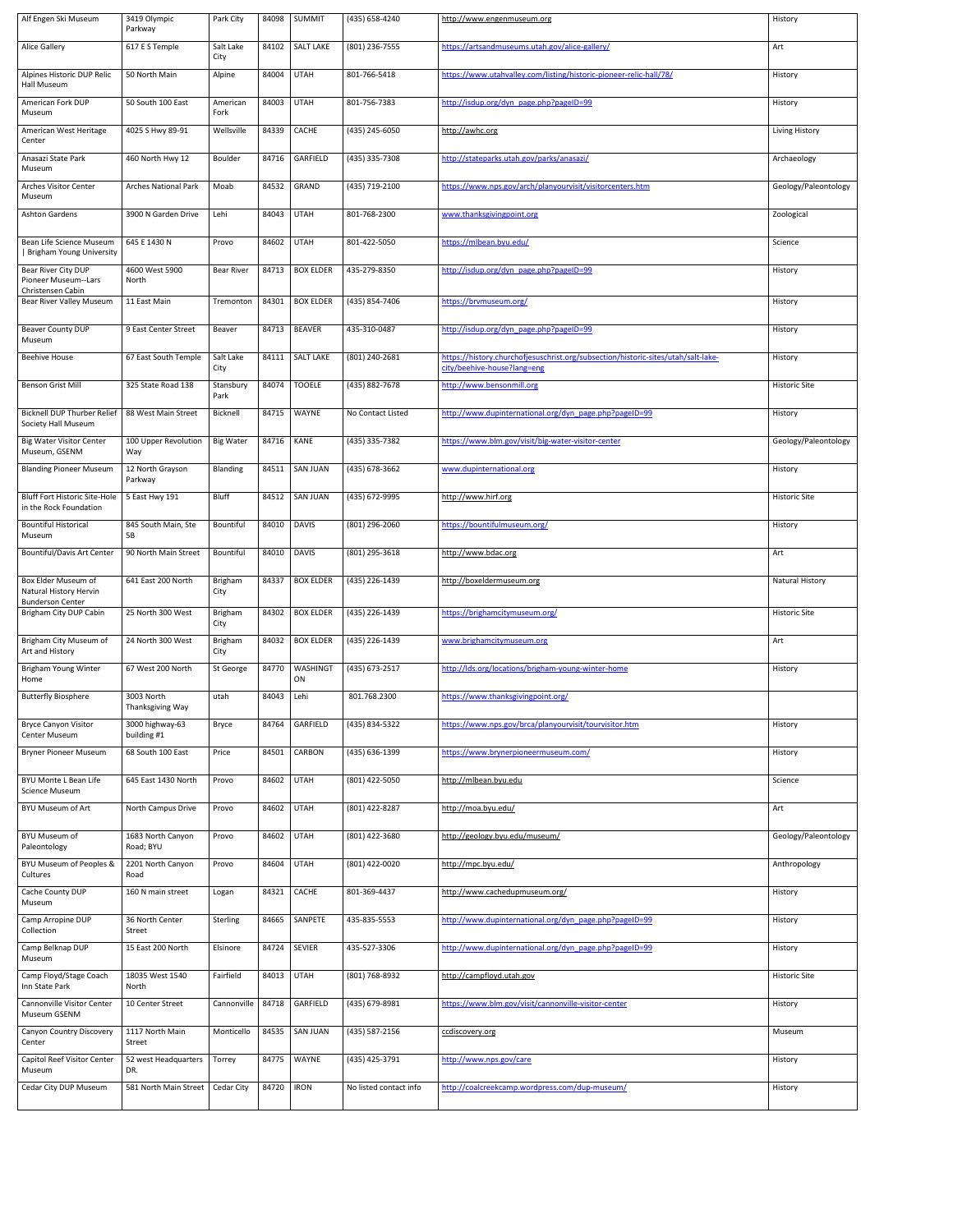| <b>Cedar City DUP Pioneer</b><br>Cabin                 | 585 North Main Street          | Cedar City          | 84720 | <b>IRON</b>           | No listed contact info                           | http://www.dupinternational.org/dyn_page.php?pageID=99                          | History                 |
|--------------------------------------------------------|--------------------------------|---------------------|-------|-----------------------|--------------------------------------------------|---------------------------------------------------------------------------------|-------------------------|
| Centerfield Camp DUP                                   | 150 South Main                 | Centerfield         | 84622 | SANPETE               | No listed contact info                           | http://www.dupinternational.org/dyn_page.php?pageID=99                          |                         |
| Centerville DUP Cabin                                  | 300 East 100 South             | Centerville         | 84014 | <b>DAVIS</b>          | No listed contact info                           | http://www.dupinternational.org/dyn_page.php?pageID=99                          | <b>Historic Site</b>    |
| Charles Penrose Cabin DUP<br>Museum                    | 272 North Main Street          | Farmington          | 84025 | <b>DAVIS</b>          | 801-451-5926                                     | http://www.dupinternational.org/dyn_page.php?pageID=99                          | History                 |
| Chase Home Museum of<br>Utah Folk Art                  | <b>Liberty Park</b>            | Salt Lake<br>City   |       | 84102   SALT LAKE     | (801) 533-5760                                   | https://artsandmuseums.utah.gov/chase-home-museum/                              | Art                     |
| Church History Museum                                  | 45 North West<br>Temple        | Salt Lake<br>City   | 84150 | <b>SALT LAKE</b>      | (801) 240-4615                                   | https://history.lds.org/section/museum?lang=eng                                 | History                 |
| Clark Historic Farm                                    | 378 West Clark Street          | Grantsville         | 84029 | <b>TOOELE</b>         | (435) 884-4409                                   | http://clarkhistoricfarm.blogspot.com                                           | Living History          |
| Clark Planetarium                                      | 110 South 400 West             | Salt Lake<br>City   | 84101 | <b>SALT LAKE</b>      | (801) 456-7827                                   | http://www.clarkplanetarium.org                                                 | Planetarium             |
| <b>Classic Cars International</b>                      | 355 West 700 South             | Salt Lake<br>City   | 84101 | <b>SALT LAKE</b>      | (801) 322-5509                                   | http://www.classiccarsintl.net/                                                 | History                 |
| Cleveland Lloyd Dinosaur<br>Quarry                     | 123 South 600 West             | Price               | 84501 | <b>CARBON</b>         | (435) 636-3600                                   | https://www.blm.gov/national-conservation-lands/utah/jurassic-national-monument | Paleontology            |
| Coalville DUP Museum                                   | 101 South Main Street          | Coalville           | 84017 | <b>SUMMIT</b>         | 435-647-6808 OR 435-<br>640-0667                 | http://www.dupinternational.org/dyn_page.php?pageID=99                          | History                 |
| <b>Commemorative Air Force</b><br>Museum               | 1980 Airport Road              | Heber City          | 84032 | <b>WASATCH</b>        | (801) 455-0407                                   | http://cafutahwing.org                                                          | Military                |
| <b>Conservation Garden Park</b><br>at Jordan Valley    | 8275 South 1300<br>West        | West<br>Jordan      |       | 84088   SALT LAKE     | (801) 565-4300                                   | http://www.conservationgardenpark.org                                           | <b>Botanical Garden</b> |
| Cove Fort Historic Site                                | Junction I 80 and I 15         | Cove Fort           | 84713 | MILLARD               | (435) 439-5547                                   | https://www.lds.org/locations/cove-fort-historic-site                           | <b>Historic Site</b>    |
| <b>Crandall Historical Printing</b><br>Museum          | 275 East Center Street         | Provo               | 84606 | <b>UTAH</b>           | (801) 377-7777                                   | http://www.crandallprintingmuseum.org/                                          | History                 |
| Daggett County Centennial<br>Museum                    | 95 North 1st West              | Manila              | 84046 | <b>DAGGETT</b>        | (435) 784-3210                                   | http://www.daggettcounty.org/index.aspx?NID=91                                  | History                 |
| Dead Horse Point State<br>Park                         | End of State Route<br>313      | Moab                | 84532 | GRAND                 | (435) 259-2614                                   | https://stateparks.utah.gov/parks/dead-horse/                                   | Geology/Paleontology    |
| Delta DUP Museum -<br>McCullough Log Cabin             | 195 West Main Street           | Delta               | 84624 | MILLARD               | 435-864-3063                                     | http://www.dupinternational.org/dyn_page.php?pageID=99                          | History                 |
| <b>Dinosaur Museum</b>                                 | 754 South 200 West             | Blanding            | 84511 | <b>SAN JUAN</b>       | (435) 678-3454                                   | www.dinosaur-museum.org                                                         | Paleontology            |
| Discovery Gateway<br><b>Children's Museum</b>          | 444 West 100 South             | Salt Lake<br>City   | 84101 | <b>SALT LAKE</b>      | (801) 456-5437 112                               | www.discoverygateway.org/                                                       | Children's              |
| Dixie State University Sears<br>Art Museum             | 155 South University<br>Avenue | St George           | 84770 | <b>WASHINGT</b><br>ON | (435) 652-7905                                   | www.searsart.com/                                                               | Art                     |
| Donner Reed Pioneer SUP<br>Museum                      | 429 East Main                  | Grantsville         | 84029 | <b>TOOELE</b>         | 435-496-0803 contact<br>listed is not afiliated. | www.sup1847.com/                                                                | History                 |
| <b>Draper Historical Society</b><br>Museum             | 1020 East Pioneer<br>Road      | Draper              | 84020 | <b>SALT LAKE</b>      | (801) 495-3476                                   | http://www.draperhistoricalsociety.org/                                         | History                 |
| DUP Henefer Camp<br>Museum                             | 40 West Center Street          | Henefer             | 84033 | <b>SUMMIT</b>         | 435-336-2567                                     | http://www.dupinternational.org/dyn_page.php?pageID=99                          | History                 |
| <b>East Carbon City Museum</b>                         | 127 Whitmore Drive             | East<br>Carbon City | 84520 | <b>CARBON</b>         | (435) 888-0262                                   | www.castlecountry.com/Attraction-East-Carbon-City-Museum                        | History                 |
| <b>Eccles Community Art</b><br>Center                  | 2580 Jefferson<br>Avenue       | Ogden               | 84401 | WEBER                 | (801) 392-6935                                   | www.ogden4arts.org/                                                             | Art                     |
| Echo Historical Church and<br>Museum                   | 60 Temple Lane                 | Coalville           | 84017 | <b>SUMMIT</b>         | (435) 336-3015                                   | No Website                                                                      | History                 |
| Edge of the Cedars State<br>Park Museum                | 660 West 400 North             | <b>Blanding</b>     | 84511 | <b>SAN JUAN</b>       | (435) 678-3348                                   | http://www.utah.com/stateparks/edge of cedars.htm                               | <b>Natural History</b>  |
| Elmo DUP Museum                                        | 50 South 100 East              | Elmo                | 84521 | <b>EMERY</b>          | No contact listed                                | www.dupinternational.org                                                        | History                 |
| <b>Emery County Pioneer</b><br>Museum                  | 64 East 100 North              | Castle Dale         | 84513 | <b>EMERY</b>          | (435) 381-5154                                   | http://www.emerycounty.com/museum/pioneer/pioneer.htm                           | History                 |
| Enterprise -- Pilot Peak<br><b>DUP Museum</b>          | 24 South Center<br>Street      | Enterprise          | 84725 | <b>WASHINGT</b><br>ON | 435-878-2533                                     | http://wchsutah.org/museums/enterprise-dup-museum.php                           | History                 |
| Ephraim DUP Museum                                     | 85 West 100 North              | Ephraim             | 84627 | SANPETE               | No contact listed                                | www.dupinternational.org                                                        | History                 |
| Ephraim Homestead                                      | 135 West 100 North             | Ephraim             | 84627 | SANPETE               | (435) 340-0876                                   | https://sanpete.com/businesses/show/2722-ephraim-homestead                      | <b>Historic Site</b>    |
| <b>Escalante Center</b>                                | 60 West Main Street            | Escalante           | 84726 | GARFIELD              | (435) 826-4660                                   | No Website                                                                      | Geology/Paleontology    |
| <b>Escalante DUP Museum</b>                            | 30 West Center                 | Escalante           | 84726 | GARFIELD              | 435-826-4075                                     | https://www.dupinternational.org/dyn_page.php?pageID=99                         | <b>Historic Site</b>    |
| <b>Escalante Interagency</b><br>Visitor Center Museum, | 755 West Main                  | Escalante           | 84726 | GARFIELD              | (435) 826-5499                                   | https://www.fs.usda.gov/recarea/dixie/recreation/recarea/?recid=24978&actid=120 | History                 |
| GSENM<br>Fairview Museum of<br>History & Art           | 85 North 100 East              | Fairview            | 84629 | SANPETE               | (435) 427-9216                                   | http://sanpetecounty.org/businesses/show/313-fairview-museum-of-history-and-art | History                 |
| Fanny Powell Cropper DUP<br>Museum                     | 4365 South 4000<br>West        | Deseret             |       | 84624 MILLARD         |                                                  | No Website                                                                      | History                 |
| Farmington Historical<br>Museum                        | 144 East Fort Street           | Farmington   84025  |       | <b>DAVIS</b>          | (801) 451-4850                                   | www.fmtn.org/                                                                   | History                 |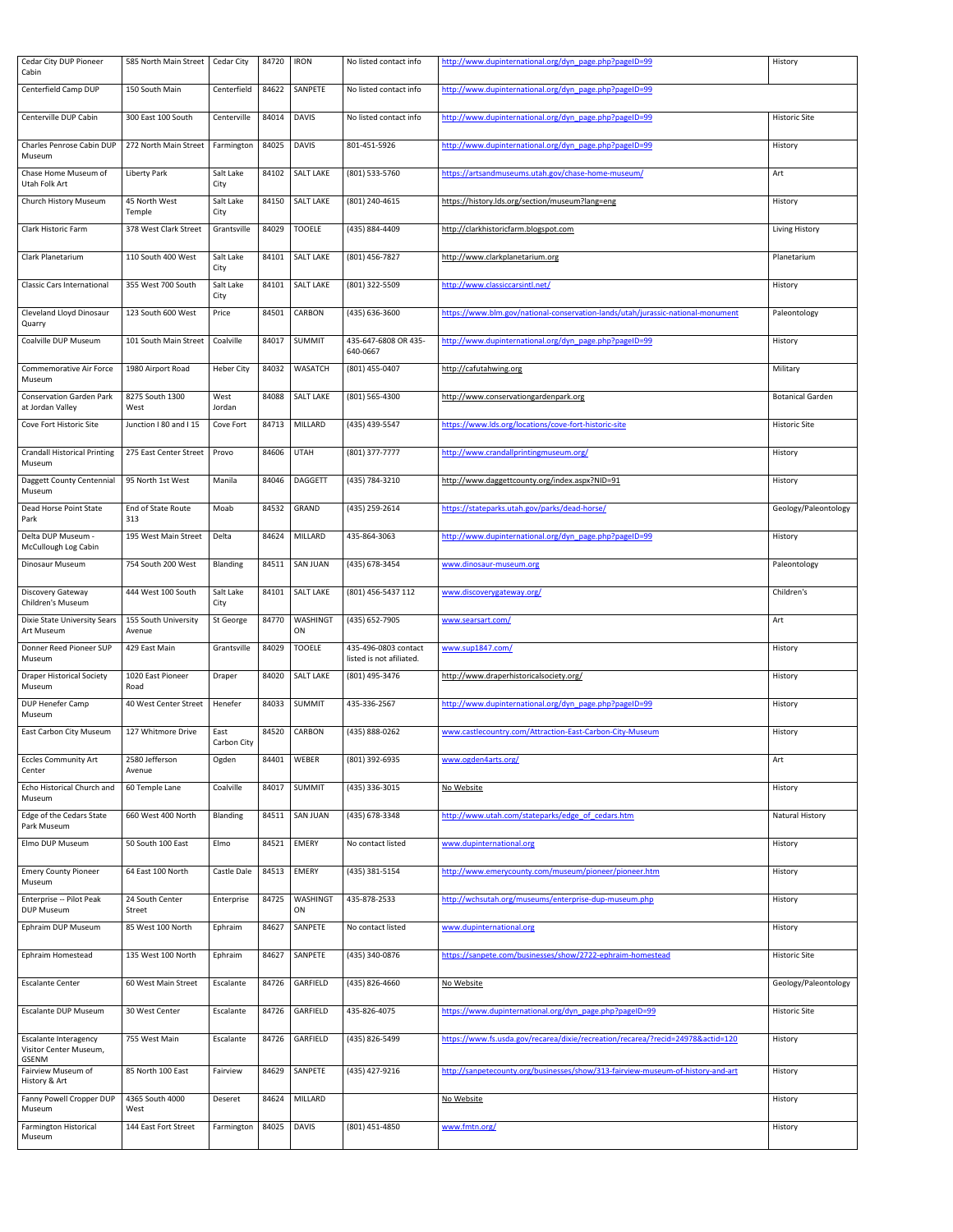| <b>Farm Country</b>                                     | 3003 N Thanksgiving<br>Way           | Lehi                   | 84040<br>3 | Utah                  | 801-768-2300                                                         | www.thanksgivingpoint.org                                                    |                             |
|---------------------------------------------------------|--------------------------------------|------------------------|------------|-----------------------|----------------------------------------------------------------------|------------------------------------------------------------------------------|-----------------------------|
| <b>Fielding Garr Ranch</b>                              | 4528 West 1700<br>South              | Syracuse               | 84075      | <b>DAVIS</b>          | (801) 554-9253                                                       | stateparks.utah.gov                                                          | <b>Historic Site</b>        |
| Fort Buenaventura                                       | 2450 A Avenue                        | Ogden                  | 84401      | WEBER                 | (801) 399-8491                                                       | www.co.weber.ut.us/parks/fortb/                                              | <b>Historic Site</b>        |
| Fort Douglas Military<br>Museum                         | 32 Potter Street                     | Salt Lake<br>City      | 84113      | <b>SALT LAKE</b>      | (801) 581-1251                                                       | http://www.fortdouglas.org                                                   | Military                    |
| Fountain Green DUP<br>Museum & Old Tithing<br>House     | Main and Center                      | Fountain<br>Green      | 84632      | SANPETE               | 435-462-2783 or 435-<br>445-3470 or 435-469-<br>0615                 | http://www.dupinternational.org/dyn_page.php?pageID=99                       | <b>Historic Site</b>        |
| <b>Canyon Country Discovery</b><br>Center               | 1117 N. Main St.                     | Monticello             | 84535      | <b>SAN JUAN</b>       | (435) 587-2156<br>(800) 525-4456                                     | https://www.ccdiscovery.org/                                                 | Geology/Paleontology        |
| <b>Francis DUP Museum</b>                               | 1755 Oak Lane                        | Francis                | 84036      | <b>SUMMIT</b>         | 435-783-2431                                                         | http://www.dupinternational.org/dyn_page.php?pageID=99                       | History                     |
| Frehner Museum of<br><b>Natural History</b>             | 300 West 162 South                   | Cedar City             | 84720      | <b>IRON</b>           | (435) 865-8547                                                       | https://www.suu.edu/cose/museum/?gm vt=1                                     |                             |
| Fremont DUP Museum                                      | 300 West 100 South                   | Fremont                | 84747      | WAYNE                 | No contact listed                                                    | http://www.dupinternational.org/dyn_page.php?pageID=99                       | History                     |
| Fremont Indian State Park<br>and Museum                 | 3820 West Clear<br>Creek Canyon Road | Sevier                 | 84766      | <b>SEVIER</b>         | (451) 527-4631                                                       | http://stateparks.utah.gov/parks/fremont-indian/                             | <b>Natural History</b>      |
| <b>Frontier Homestead State</b><br>Park Museum          | 635 North Main                       | Cedar City             | 84720      | <b>IRON</b>           | (435) 586-9290                                                       | frontierhomestead.org                                                        | History                     |
| <b>Frontier Museum</b>                                  | 216 South Main                       | Monticello             | 84535      | <b>SAN JUAN</b>       | (435) 587-3401                                                       | https://www.facebook.com/pg/MonticelloWelcomeCenter/about/?ref=page internal | History                     |
| Gale Center of History &<br>Culture                     | 10300 South<br><b>Beckstead Lane</b> | South<br>Jordan        |            | 84095   SALT LAKE     | (801) 254-3048                                                       | http://www.galecenter.org/                                                   | History                     |
| Gilgal Gardens and<br>Sculpture Park                    | 749 East 500 South                   | Salt Lake<br>City      | 84102      | <b>SALT LAKE</b>      | (801) 972-7860- this<br>number is for park<br>pavillion reservations | http://www.gilgalgarden.org/                                                 | History                     |
| <b>Glenwood DUP Museum</b>                              | 225 East Center                      | Glenwood               | 84739      | <b>SEVIER</b>         | with the county.<br>No contact listed                                | https://www.weberdupmuseum.org/                                              | History                     |
| <b>Goulding's Monument</b><br><b>Valley Museum</b>      | 1000 Main Street                     | Monument<br>Valley     | 84536      | <b>SAN JUAN</b>       | (435) 727-3231                                                       | http://www.gouldings.com/new/museum/                                         | History                     |
| Gowans Log Cabin<br>Museum                              | 47 East Vine Street                  | Tooele                 | 84074      | <b>TOOELE</b>         | 435-496-0803                                                         | http://www.duptooeleco.org/museum.htm                                        | History                     |
| <b>Grantsville DUP Museum</b>                           | 378 West Clark street                | Grantsville            | 84029      | Tooele                | 435-884-0253 or 435-<br>840-1585                                     | https://www.dupinternational.org/dyn_page.php?pageID=99                      | History                     |
| <b>Great Basin Museum</b>                               | 45 West Main Street                  | Delta                  | 84624      | MILLARD               | (435) 864-5013                                                       | http://greatbasinmuseum.com/                                                 | History                     |
| <b>Hatch DUP Museum</b>                                 | 71 West Center Street                | Hatch                  | 84735      | GARFIELD              | 435-826-4075                                                         | https://www.dupinternational.org/dyn_page.php?pageID=99                      | History                     |
| <b>Hellenic Cultural Museum</b>                         | 279 South 300 West                   | Salt Lake<br>City      | 84101      | <b>SALT LAKE</b>      | (801) 359-4163                                                       | http://www.pahh.com/hca/museum.html                                          | History                     |
| Heritage Museum of<br>Layton                            | 403 North Wasatch<br>Drive           | Layton                 | 84041      | <b>DAVIS</b>          | (801) 336-3930                                                       | www.laytoncity.org/LC                                                        | History                     |
| Highland DUP Camp/Cabin                                 | 5381 West 10400<br>North             | Highland               | 84003      | <b>UTAH</b>           | 801-756-6579                                                         | https://www.dupinternational.org/dyn_page.php?pageID=99                      | History                     |
| Hill Aerospace Museum                                   | 7961 Wardleigh Road                  | Hill Air<br>Force Base | 84056      | <b>DAVIS</b>          | (801) 777-6868                                                       | http://www.aerospaceutah.org                                                 | Aviation                    |
| Historic Wendover Airfield                              | 352 Airport Way                      | Wendover               |            | 84083   TOOELE        | (801) 665-7724                                                       | http://wendoverairbase.com                                                   | History                     |
| Holmgren Historical Farm<br>& Gardens                   | 460 N 300 E                          | Trementon              | 84337      | <b>BOX ELDER</b>      | (435) 257-7696                                                       | https://www.facebook.com/holmgren.farm                                       | History                     |
| Holmgren Historical Farm<br>& Gardens                   | 460 North 300 East                   | Tremonton              | 84302      | <b>BOX ELDER</b>      | (435) 279-0072                                                       | https://www.facebook.com/holmgren.farm                                       | History                     |
| <b>Hope Museum and Gallery</b><br>of Fine Art           | 151 Main St                          | Salt Lake<br>City      |            | 84111   SALT LAKE     | (801) 532-1336                                                       | https://www.hopegallery.com/php/index.php                                    | Gallery/Exhibition<br>Space |
| Huntington Camp DUP<br>Museum                           | 135 West 100 North                   | Huntington             | 84528      | <b>EMERY</b>          | No contact listed                                                    | dupinternational.org                                                         | History                     |
| Huntsville Historical<br>Museum                         | 200 South 7400 East                  | Huntsville             | 84317      | <b>WEBER</b>          | (801) 745-3240                                                       | http://huntsvilletown.com/huntsville-history-library/                        | History                     |
| Hurricane Valley Heritage<br>Park Pioneer Museum        | 35 West State Street                 | Hurricane              | 84737      | <b>WASHINGT</b><br>ON | (435) 635-3245                                                       | http://www.cityofhurricane.com/                                              | History                     |
| Hyrum City Museum                                       | 50 West Main Street                  | Hyrum                  | 84319      | <b>CACHE</b>          | (435) 245-0208                                                       | http://hyrumcitymuseum.org/                                                  | History                     |
| Jacob Hamblin Home                                      | 490 South 300 East                   | Saint<br>George        | 84770      | <b>WASHINGT</b><br>ON | (435) 673-2161                                                       | https://www.lds.org/locations/jacob-hamblin-home                             | <b>Historic Site</b>        |
| Jeremiah Willey DUP Cabin                               | 745 South Main Street                | Bountiful              | 84010      | <b>DAVIS</b>          | 801-292-6082                                                         | https://www.dupinternational.org/dyn_page.php?pageID=99                      | History                     |
| <b>Hutchings Museum</b>                                 | 55 North Center<br>Street            | Lehi                   | 84043      | <b>UTAH</b>           | (801) 768-7180                                                       | johnhutchingsmuseum.org                                                      | <b>Natural History</b>      |
| John Wesley Powell River<br><b>History Museum</b>       | 1765 East Main Street                | <b>Green River</b>     | 84525      | <b>EMERY</b>          | (435) 564-3427                                                       | www.johnwesleypowell.com                                                     | History                     |
| Jordan Valley Conservation<br><b>Gardens Foundation</b> | 8275 1300 W                          | West<br>Jordan         | 84088      | <b>SALT LAKE</b>      | (801) 256-4400                                                       | www.conservationgardenpark.org/                                              | <b>Botanical Garden</b>     |
| Joseph Camp Clear Creek<br><b>DUP</b>                   | 100 North 100 East                   | Joseph                 | 84739      | <b>SEVIER</b>         | No Contact Listed                                                    | www.dupinternational.org                                                     | History                     |
| Juab Company DUP                                        | 100 West Center                      | Nephi                  | 84648      | <b>JUAB</b>           | No Contact listed                                                    | www.dupinternational.org                                                     | History                     |
| Antique Agricultural<br><b>Equipment Museum</b>         | Street                               |                        |            |                       |                                                                      |                                                                              |                             |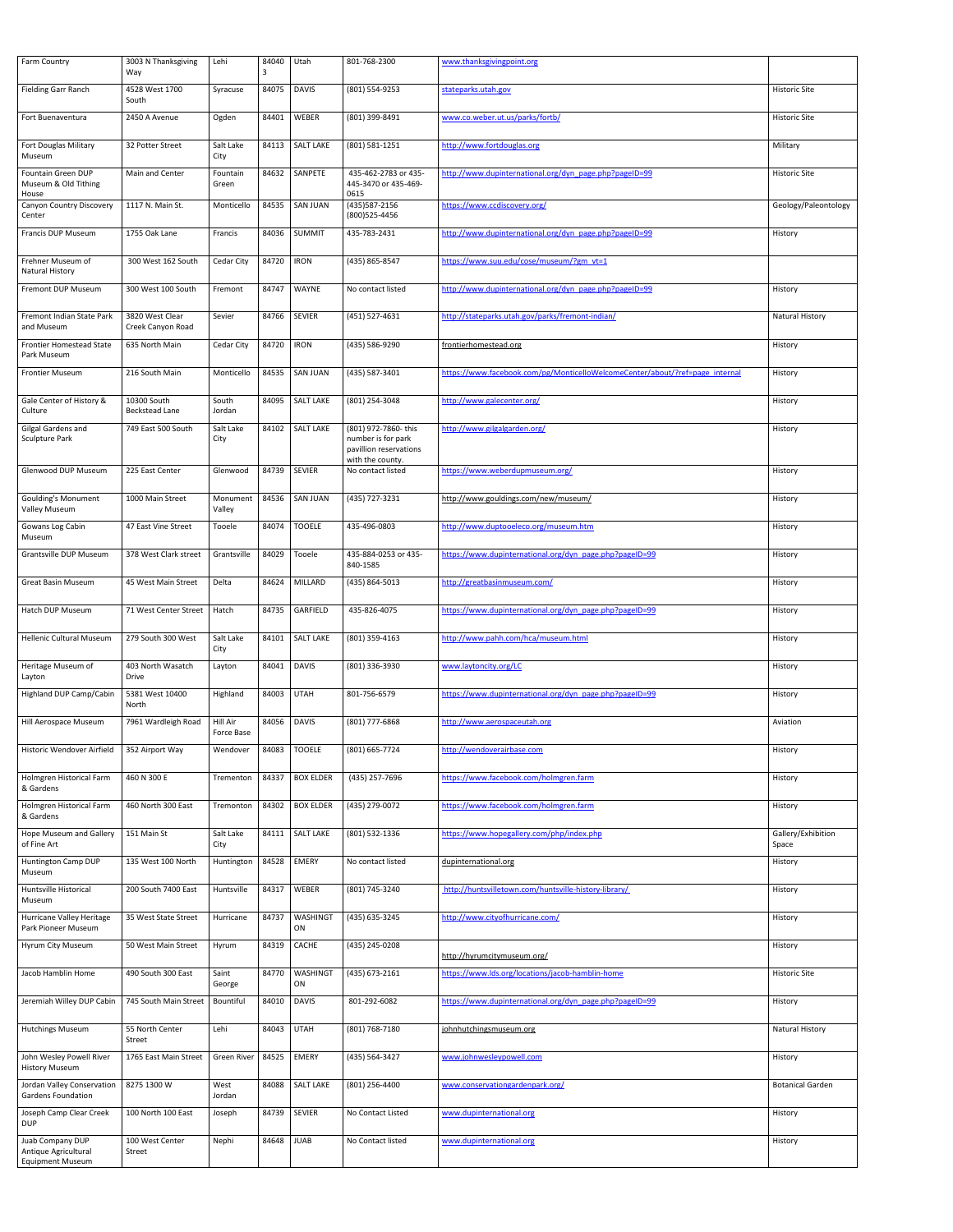| Juab County DUP Museum                           | 4 South Main Street                      | Nephi             | 84648 | <b>JUAB</b>                | 435-623-5202                                  | www.dupinternational.org                                             | History  |
|--------------------------------------------------|------------------------------------------|-------------------|-------|----------------------------|-----------------------------------------------|----------------------------------------------------------------------|----------|
| Kamas/Rhoades Valley<br>DUP Museum               | 91 West Center Street                    | Kamas             | 84036 | <b>SUMMIT</b>              | Kelly @ 435-783-4479<br>Connie @ 435-783-4414 | www.dupinternational.org                                             | History  |
| Heritage House Museum                            | 115 sout Main St.                        | Kanab             | 84741 | Kane                       | Tamra @ 801-641-6790<br>435-644-3506          | www.kanabheritagehouse.com                                           |          |
| Kanab Heritage Museum                            | 13 N 100 East                            | Kanab             | 84741 | <b>KANE</b>                | 435-644-3996                                  | http://www.kanabheritagemuseum.com                                   | History  |
| Kane County DUP Museum                           | 100 East State Street                    | Orderville        | 84758 | <b>KANE</b>                | 435-648-2047                                  | www.dupinternational.org                                             | History  |
| Kimball Art Center                               | 1251 Kearns Blvd<br>(under construction) | Park City         | 84060 | <b>SUMMIT</b>              | (435) 649-8882                                | http://www.kimballartcenter.org                                      | Art      |
| Laketown DUP Relic Hall<br>Camp Ithaca           | 185 East 1st Street                      | Laketown          | 84038 | <b>RICH</b>                | No Contact Listed                             | www.dupinternational.org                                             | History  |
| <b>Land Cruiser Heritage</b><br>Museum           | 470 W 600 S                              | Salr Lake<br>City | 84101 | <b>SALT LAKE</b>           | no land line. (505) 615-<br>5470              | www.landcruiserhm.com/                                               |          |
| Layton City Corp/Heritage<br>Museum              | 403 north Wasatch Dr                     | Layton            | 84041 | <b>DAVIS</b>               | (801) 336-3930                                | http://www.laytoncity.org/LC                                         |          |
| Layton/Kaysville DUP<br>Museum                   | 403 North Wasatch Dr                     | Layton            | 84041 | <b>DAVIS</b>               | 801-336-3930                                  | www.dupinternational.org                                             | History  |
| LDS Church History<br>Museum                     | 45 N West Temple                         | Salt Lake<br>City | 84150 | <b>SALT LAKE</b>           | (801) 240-3310                                | www.history.churchofjesuschrist.org                                  | History  |
| Lehi DUP Museum                                  | 50 North Center<br>Street                | Lehi              | 84043 | <b>UTAH</b>                | No Contact listed/ not registered on website. |                                                                      | History  |
| Leonardo Museum of<br>Creativitey and Innovation | 209 East 500 South                       | Salt Lake<br>City |       | 84110   SALT LAKE          | (801) 531-9800                                | http://www.theleonardo.org                                           | Science  |
| Levan DUP Chicken Creek                          | 50 West Center Street                    | Levan             | 84639 | <b>JUAB</b>                | 435-623-0861                                  | www.dupinternational.org                                             | History  |
| Lewiston DUP - Wheeler<br>Cabin                  | 2550 West 2000<br>South                  | Lewiston          | 84320 | CACHE                      | 435-258-2512 or 435-<br>258-2180              | www.dupinternational.org                                             | History  |
| Little Hollywood Movie<br>Museum                 | 297 West Center<br>Street                | Kanab             | 84741 | KANE                       | (435) 644-5337                                | www.littlehollywoodmuseum.org                                        | History  |
| Loa DUP Museum                                   | 100 West 14 south                        | Loa               | 84747 | <b>WAYNE</b>               | 435-836-3600                                  | www.dupinternational.org                                             | History  |
| Loveland Living Planet<br>Aquarium               | 12033 South Lone<br>Peak Parkway         | Draper            | 84020 | <b>SALT LAKE</b>           | (801) 355-3474                                | http://www.thelivingplanet.com/                                      | Aquarium |
| Magna Ethnic & Mining<br>Museum                  | 9056 West Magna<br><b>Main Street</b>    | Magna             | 84044 | <b>SALT LAKE</b>           | (801) 810-4070                                | https://m.facebook.com/EthnicMiningMuseumOfMagna/                    | History  |
| Manti DUP Log Cabin                              | 94 West 300 North                        | Manti             | 84642 | SANPETE                    | No Contact Listed                             | www.dupinternational.org                                             | History  |
| Manti Historic City Hall                         | 191 North Main Street                    | Manti             | 84642 | SANPETE                    | (435) 835-2401                                | https://sanpete.com/businesses/show/1027-manti-historic-city-hall    | History  |
| <b>Mapleton Historical</b><br>Museum             | 1365 west 800 North                      | Mapleton          | 84664 | <b>UTAH</b>                | Mary Fojtek 801-589-<br>0929                  | https://www.facebook.com/mapletonhistoricalsocietyandheritagemuseum/ | History  |
| Mary Elizabeth Dee Shaw<br>Gallery               | 3964 West Campus<br><b>Drive</b>         | Ogden             | 84408 | WEBER                      | (801) 626-6420                                | https://weber-edu-dova.org/shawgallery/                              | Art      |
| <b>McQuarrie Memorial</b><br>Pioneer DUP Museum  | 145 North 100 East                       | St. George        | 84770 | WASHING <sup>-</sup><br>ON | 435-628-7274                                  | http://www.dupstgeorge.org                                           | History  |
| Midland Camp DUP                                 | 1 East Main Street                       | Tremonton         | 84337 | <b>BOX ELDER</b>           | Not listed on DUP<br>website                  | www.dupinternational.org                                             | History  |
| <b>Midvale Historical Society</b><br>& Museum    | 7697 South Main<br>Street                | Midvale           | 84047 | <b>SALT LAKE</b>           | (801) 569-8040                                | http://www.midvalecity.org/mp.aspx?p=28                              | History  |
| <b>Millard County DUP</b><br>Museum              | 50 West Capitol<br>Avenue                | Fillmore          | 84631 | <b>MILLARD</b>             | 435-743-5316                                  | www.dupinternational.org                                             | History  |
| Miss Mary Salina Historical<br>Museum            | 204 South 100 East                       | Salina            | 84654 | <b>SEVIER</b>              | (435) 529-4108                                | https://www.facebook.com/missmarysmuseum/                            | History  |
| Moab Camp Grand<br>Company DUP Museum            | 65 North 200 East                        | Moab              | 84532 | GRAND                      | 435-259-8406                                  | www.dupinternational.org                                             | History  |
| <b>Moab DUP Museum</b>                           | 45 North 200 East                        | Moab              | 84532 | GRAND                      | 435-259-5229 or 435-<br>260-1829 or 435-259-  | www.dupinternational.org                                             | History  |
| Monroe DUP Museum /<br>Camp Alma Relic Hall      | 155 North Main Street                    | Monroe            | 84754 | <b>SEVIER</b>              | 7793 or 435-259-5282<br>435-527-4382          | www.dupinternational.org                                             | History  |
| Monticello DUP Museum                            | 16 West 2nd South                        | Monticello        | 84535 | <b>SAN JUAN</b>            | No Contact Listed                             | http://www.dupinternational.org                                      | History  |
| Morgan County DUP<br>Museum                      | 33 North State                           | Morgan            | 84050 | <b>MORGAN</b>              | 801-589-8345                                  | www.dupinternational.org                                             | History  |
| Mount Nebo Camp DUP                              | 350 North Main (in<br>pioneer cemetery)  | Mona              | 84645 | <b>JUAB</b>                | 435-623-0146                                  | www.dupinternational.org                                             | History  |
| Mt Pleasant Pioneer<br>Museum & Relic Home       | 150 South State Street                   | Mt.<br>Pleasant   | 84647 | SANPETE                    | (435) 462-2456                                | http://mtpleasantpioneer.blogspot.com/                               | History  |
| <b>Murray City Museum</b>                        | 5025 South State, Ste<br>100             | Murray            | 84107 | <b>SALT LAKE</b>           | (801) 264-2589                                | http://www.murray.utah.gov/index.aspx?NID=290                        | History  |
| Museum of Ancient life                           | 3003 N. Thanks Giving<br>Way             | Utah              | 84043 | Lehi                       | 801.768.2300                                  | https://www.thanksgivingpoint.org/                                   | History  |
| Museum of Moab                                   | 118 East Center Street   Moab            |                   |       | 84532 GRAND                | (435) 259-7985                                | http://www.moabmuseum.org/                                           | History  |
| Museum of Mormon<br>History of the Americas, Inc | 1501 N Canyon Rd                         | Provo             | 84604 | <b>UTAH</b>                | (801) 830-1468                                | https://www.latinmormonhistory.com/                                  | History  |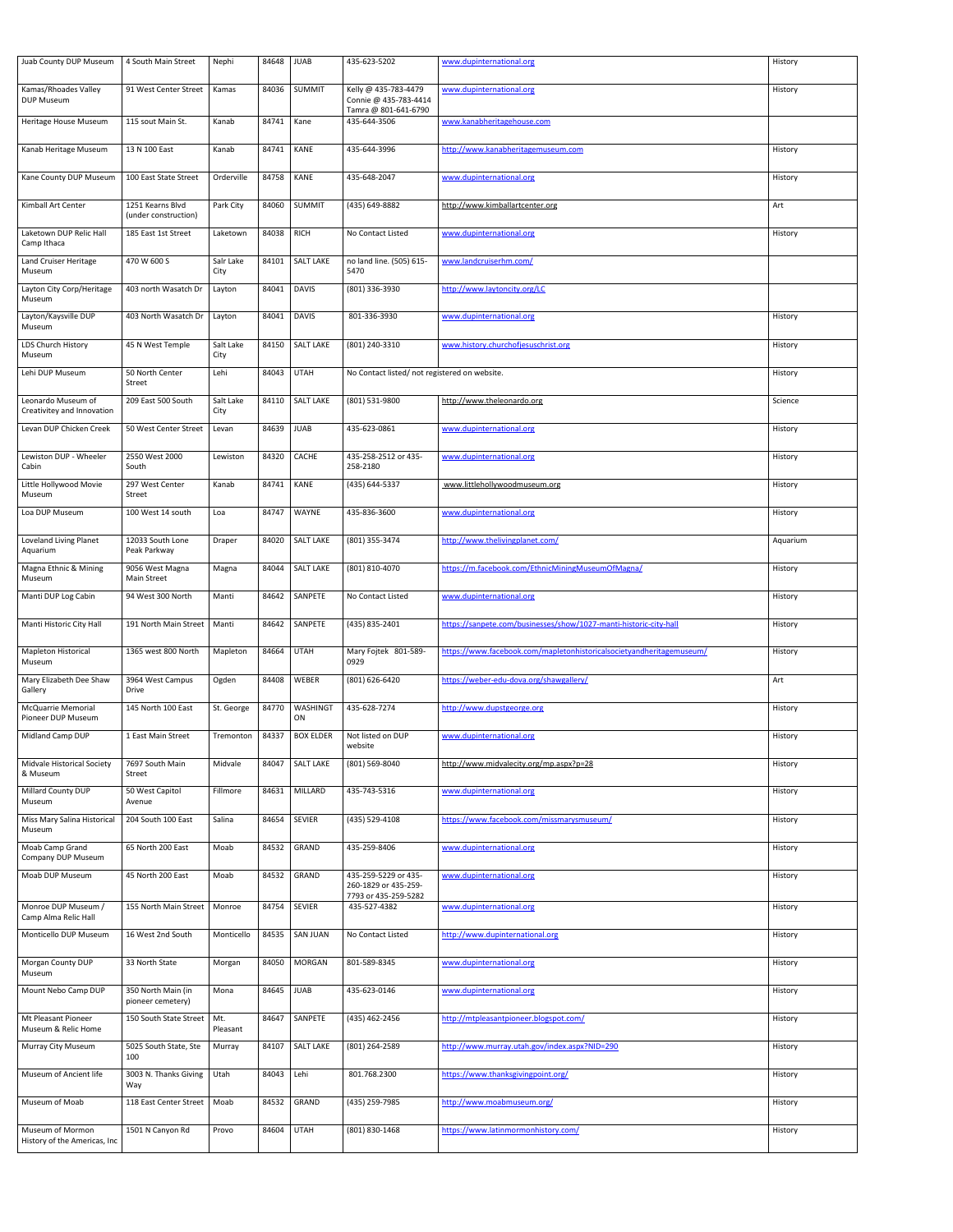| Museum of Natural<br>Curiosity                                                        | 3605 Garden Dr                                                                    | Lehi                | 84043 | <b>UTAH</b>      | (801) 768-2300                   | www.thanksgivingpoint.org                                                                                                         | <b>Natural History</b>  |
|---------------------------------------------------------------------------------------|-----------------------------------------------------------------------------------|---------------------|-------|------------------|----------------------------------|-----------------------------------------------------------------------------------------------------------------------------------|-------------------------|
| Museum of the San Rafael                                                              | 70 North 100 East                                                                 | Castle Dale         | 84513 | <b>EMERY</b>     | (435) 381-3560                   | https://theswellutah.com/                                                                                                         | Paleontology            |
| <b>Myton Memories Museum</b>                                                          | 150 East Main Street                                                              | Myton               | 84052 | <b>DUCHESNE</b>  | (435) 722-6090                   | NO WEBSITE                                                                                                                        | History                 |
| <b>National Model Car</b><br><b>Builders Museum</b>                                   | 9460 South 536 West                                                               | Sandy               | 84094 | <b>SALT LAKE</b> | (801) 523-3683                   | http://www.themodelcarmuseum.org                                                                                                  | History                 |
| Nations of the Four<br><b>Corners Cultural Center</b>                                 | 333 West 500 North                                                                | Blanding            | 84511 | <b>SAN JUAN</b>  | (435) 678-4000                   | https://www.facebook.com/pages/category/Performance---Event-Venue/Nations-of-the-<br>Four-Corners-Culture-Center-690705768048313/ | History                 |
| Natural History Museum of<br>Utah                                                     | 301 Wakara Way                                                                    | Salt Lake<br>City   | 84108 | <b>SALT LAKE</b> | (801) 581-6927                   | https://nhmu.utah.edu/                                                                                                            | <b>Natural History</b>  |
| <b>Needles Visitor Center</b><br>Museum                                               | 2282 Resource Blvd                                                                | Moab                | 84532 | GRAND            | (435) 719-2313                   | https://www.nps.gov/cany/contacts.htm                                                                                             | Geology/Paleontology    |
| Nephi DUP Cabin                                                                       | 100 East 500 North                                                                | Nephi               | 84648 | <b>JUAB</b>      | 435-623-1563                     | http://www.dupinternational.org                                                                                                   | History                 |
| Nielsen's Grove Museum                                                                | 2000 South Sandhill<br>Road                                                       | Orem                | 84057 | <b>UTAH</b>      | (801) 874-4818                   |                                                                                                                                   | History                 |
| Nora Eccles Harrison<br>Museum of Art                                                 | 650 North 1100 East                                                               | Logan               | 84322 | CACHE            | (435) 797-0163                   | http://artmuseum.usu.edu/                                                                                                         | Art                     |
| North Ogden Historical<br>Museum                                                      | 545 East 2750 North                                                               | North<br>Ogden City | 84414 | <b>WEBER</b>     | (801) 782-4458                   | http://www.nohmuseum.org                                                                                                          | History                 |
| Northwest Band of<br><b>Shoshone Nation Museum</b>                                    | 4025 South Hwy 89-<br>91                                                          | Wellsville          | 84339 | CACHE            | (435) 245-6050                   | http://www.nwbshoshone.com/                                                                                                       | History                 |
| Ogden Botanical Garden                                                                | 1750 Monroe Blvd                                                                  | Ogden               | 84401 | WEBER            | (801) 399-8200                   | http://ogdenbotanicalgardens.org                                                                                                  | <b>Botanical Garden</b> |
| Ogden George S. Eccles<br>Dinosaur Park & Elizabeth<br><b>Stewart Natural History</b> | 1544 East Park Blvd                                                               | Ogden               | 84401 | <b>WEBER</b>     | (801) 393-3466                   | http://www.dinosaurpark.org                                                                                                       | Paleontology            |
| Museum<br>Ogden Nature Center                                                         | 966 West 12th Street                                                              | Ogden               | 84404 | <b>WEBER</b>     | (801) 621-7595                   | http://ogdennaturecenter.org                                                                                                      | Natural history         |
| <b>Ogden Union Station</b><br><b>Foundation and Museum</b>                            | 2501 Wall Avenue                                                                  | Ogden               | 84401 | <b>WEBER</b>     | (801) 393-9890                   | http://theunionstation.org/                                                                                                       | History                 |
| Old Bell School DUP<br>Museum & Log Cabin                                             | 80 South 100 East                                                                 | Pleasant<br>Grove   | 84062 | <b>UTAH</b>      |                                  | www.dupinternational.org                                                                                                          | History                 |
| Old Dome Meeting Hall                                                                 | 1452 W 12600 S                                                                    | Riverton            | 84065 | <b>SALT LAKE</b> | (801) 254-0704                   | https://www.rivertonutah.gov/dome/index.php                                                                                       | Museum                  |
| Old Rock Church Museum -<br>Parowan DUP                                               | 90 South Main                                                                     | Parowan             | 84761 | <b>IRON</b>      | 435-477-3549 or 435-<br>477-1281 | http://www.kaneutah.com/museums.htm                                                                                               | History                 |
| <b>Oquirrh Mountain Mining</b><br>Museum                                              | 2930 West Hwy 112                                                                 | Tooele              | 84074 | <b>TOOELE</b>    | (435) 843-4002                   | http://www.exploretooele.com/oquirrhminingmuseum.html                                                                             | Railroad & Mining       |
| <b>Orderville Kane County</b><br><b>DUP Museum</b>                                    | 100 East State Street                                                             | Orderville          | 84758 | <b>KANE</b>      | 435-648-2047                     | http://www.dupinternational.org                                                                                                   | History                 |
| Orem DUP Museum                                                                       | 745 South State Street                                                            | Orem                | 84058 | <b>UTAH</b>      | 801-225-2569                     | http://www.dupinternational.org                                                                                                   | History                 |
| Orem Heritage Museum                                                                  | 745 South State Street                                                            | Orem                | 84058 | <b>UTAH</b>      | (801) 225-2569                   | http://www.scera.org/contents/view/17/museum.html                                                                                 | History                 |
| Ott Planetarium                                                                       | 1551 Edvalson Street                                                              | Ogden               | 84403 | <b>WEBER</b>     | (801) 626-6871                   | http://www.weber.edu/planetarium                                                                                                  | Planetarium             |
| Panguitch DUP Museum                                                                  | 105 East Center Street                                                            | Panguitch           | 84759 | GARFIELD         | 435-676-8277                     | http://www.dupinternational.org                                                                                                   | History                 |
| Paradise Sagwich Camp<br><b>DUP Museum</b>                                            | 8980 South 200 West                                                               | Paradise            | 84328 | <b>CACHE</b>     | (435) 245-3549                   | www.dupinternational.org                                                                                                          | History                 |
| Park City Museum                                                                      | 528 Main Street                                                                   | Park City           | 84060 | <b>SUMMIT</b>    | (435) 649-7457                   | http://www.parkcityhistory.org                                                                                                    | History                 |
| Patten House and Old<br>Manti School DUP                                              | 100 West 300 North                                                                | Manti               | 84642 | SANPETE          | No Contat Listed                 | http://www.dupinternational.org/                                                                                                  | History                 |
| Paunsaugunt Wildlife<br>Museum                                                        | 1945 West Scenic<br>Byway 12                                                      | Bryce               | 84764 | GARFIELD         | (435) 834-5555                   | https://www.visitutah.com/articles/museums-near-bryce-canyon/                                                                     | Science                 |
| Payson South County DUP<br>Museum & Log Cabin                                         | 439 South State Street                                                            | Payson              | 84651 | <b>UTAH</b>      | 801-465-2469                     | www.dupinternational.org                                                                                                          | History                 |
| Peteetneet Museum and<br><b>Culture Arts Center</b>                                   | 10 North 600 East                                                                 | Payson              | 84651 | <b>UTAH</b>      | (801) 465-9427                   | http://www.peteetneetmuseum.org/                                                                                                  | History                 |
| <b>Pioneer Memorial Museum</b>                                                        | 300 North Main Street                                                             | Salt Lake<br>City   | 84103 | <b>SALT LAKE</b> | (801) 532-6479                   | http://www.dupinternational.org                                                                                                   | History                 |
| Plain City Camp DUP &<br>John Carver Cabin                                            | 2300 North 4350<br>West                                                           | Plain City          | 84404 | WEBER            | No Contat Listed                 | dupinternational.org                                                                                                              | History                 |
| Pope House Museum                                                                     | 370 West 100 North                                                                | Duchesne            | 84021 | <b>DUCHESNE</b>  | (435) 738-2464                   | http://www.duchesnecity.com/community/organizations and clubs/pope house museum<br>.php                                           | History                 |
| Price DUP Museum --<br><b>Leander and Grimes Cabins</b>                               | 500 North 100 East                                                                | Helper              | 84501 | CARBON           | 435-637-1971 or 435-<br>637-5374 | dupinternational.org                                                                                                              | History                 |
| <b>Price Family Holocaust</b><br><b>Memorial Garden</b>                               | I J & Jeanne Wagner<br>Jewish Community<br>Center 2 North<br><b>Medical Drive</b> | Salt Lake<br>City   | 84113 | <b>SALT LAKE</b> | (801) 581-0098                   | http://slcjcc.org/price-family-holocaust-memorial-garden                                                                          | History                 |
| Provo DUP Museum                                                                      | North Park 500 North<br>500 West                                                  | Provo               | 84601 | <b>UTAH</b>      | 801-852-6609                     | dupinternational.org                                                                                                              | History                 |
| <b>Provo Pioneer Village</b>                                                          | 500 West 600 North                                                                | Provo               | 84601 | <b>UTAH</b>      | (801) 375-9299                   | http://www.provopioneervillage.org/                                                                                               | History                 |
| Provo Sons of Utah<br><b>Pioneers Museum</b>                                          | 2343 North 1000 East                                                              | Provo               | 84604 | <b>UTAH</b>      | (801) 375-9299                   | http://www.sonsofutahpioneers.org/pioneer-museums/                                                                                | History                 |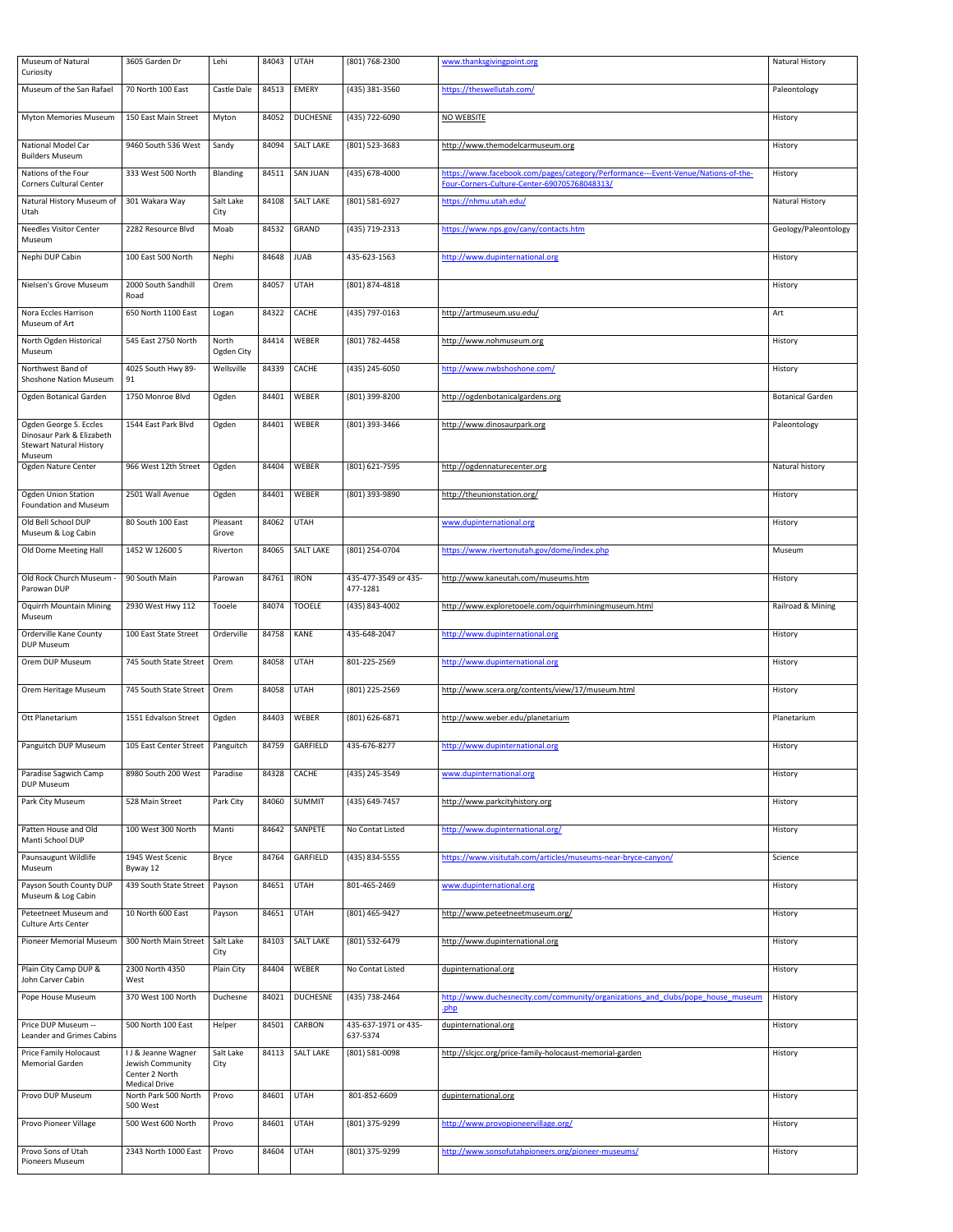| Randolph DUP Relic Hall                             | 155 South 100 East                     | Randolph           | 84064         | <b>RICH</b>           | No Contact Listed                 | dupinternational.org                                                                                 | History                   |
|-----------------------------------------------------|----------------------------------------|--------------------|---------------|-----------------------|-----------------------------------|------------------------------------------------------------------------------------------------------|---------------------------|
| Red Butte Garden and<br>Arboretum                   | 300 Wakara Way                         | Salt Lake<br>City  | 84108         | <b>SALT LAKE</b>      | (801) 585-0556                    | http://www.redbuttegarden.org/                                                                       | Garden                    |
| Red Cliff Lodge Movie<br>Museum                     | Mile Post 14 Hwy 28                    | Moab               | 84532         | GRAND                 | (866) 812-2002                    | https://redcliffslodge.com/property/moab-museum-film-western-heritage/                               | History                   |
| <b>Redmond Camp Christine</b><br>DUP Cabin          | 185 South Center<br>Street             | Redmond            | 84652         | <b>SEVIER</b>         | 435-529-3632                      | dupinternational.org                                                                                 | History                   |
| Richfield Pioneer Relic Hall<br><b>DUP Museum</b>   | 25 North 100 East                      | Richfield          | 84701         | <b>SEVIER</b>         | 435-893-8715                      | dupinternational.org                                                                                 | History                   |
| <b>Richmond DUP Museum</b>                          | <b>East Main Street</b>                | Richmond           | 84333         | <b>CACHE</b>          | 435-232-2463 and 435-<br>764-5776 | dupinternational.org                                                                                 | History                   |
| <b>Richmond Pioneer Relic</b><br>Hall DUP Museum    | 26 South State Street                  | Richmond           | 84333         | CACHE                 | 435-232-2463 and 435-<br>764-5776 | dupinternational.org                                                                                 | History                   |
| <b>Rio Gallery</b>                                  | 300 S Rio Grande St                    | Salt Lake<br>City  | 84101         | Salt Lake<br>City     | (801) 245-7272                    | https://artsandmuseums.utah.gov/                                                                     | Art                       |
| Rosenbruch Wildlife<br>Museum                       | 1835 Convention<br><b>Center Drive</b> | St. George         | 84790         | <b>WASHINGT</b><br>ON | (435) 656-0033                    | http://www.rosenbruch.org                                                                            | <b>Natural History</b>    |
| Round Valley Camp DUP<br>Museum                     | 55 North State Street                  | Scipio             | 84656         | <b>MILLARD</b>        |                                   | www.dupinternational.org                                                                             | History                   |
| S&S Shortline Train Park<br>and Museum              | 577 North 1525 West                    | Farmington         | 84037         | <b>DAVIS</b>          | (801) 451-0222                    |                                                                                                      | Railroad & Mining         |
| Salem DUP Museum / Mt.<br>Loafer Camp Log Cabin     | 301 South 300 West                     | Salem              | 84653         | <b>UTAH</b>           | No Contact Listed                 | dupinternational.org                                                                                 | History                   |
| Salina Pioneer Relic Hall<br><b>DUP Museum</b>      | 236 South 200 East                     | Salina             | 84654         | <b>SEVIER</b>         |                                   | www.dupinternational.org                                                                             | History                   |
| Sally Kanosh DUP Museum                             | 40 West Main Street                    | Kanosh             | 84637         | MILLARD               |                                   | www.dupinternational.org                                                                             | History                   |
| Sanata Clara - Swiss<br><b>Historical Museum</b>    | 2603 Santa Clara Drive                 | Santa Clara        | 84765         | <b>WASHINGT</b><br>ON | (435) 879-5297                    | santaclaramuseum.com                                                                                 | History                   |
| Sandy Museum                                        | 8744 South Center<br>street            | Sandy              | 84070         | <b>SALT LAKE</b>      | (801) 566-0878                    | http://www.sandymuseum.org                                                                           | History                   |
| Sanpitch DUP Camp<br>Museum                         | 80 South 200 West                      | Moroni             | 84646         | SANPETE               | No Contact Listed                 | dupinternational.org                                                                                 | History                   |
| Santaquin Chieftain<br>Museum                       | 100 West 100 South                     | Santaquin          | 84655         | <b>UTAH</b>           | (801) 754-3910                    | https://www.santaquin.org/departments<br>services/recreation/orchard days/chieftain m<br>useum tours | History                   |
| <b>Silver Reef Museum</b>                           | 1903 Wells Fargo<br>Road               | Leeds              | 84746         | <b>WASHINGT</b><br>ON | (435) 879-2254                    | http://wchsutah.org/                                                                                 | History                   |
| Smithfield Historical<br>Society                    | 248 West 100 North                     | Smithfield         | 84335         | CACHE                 | (435) 563-5586                    | http://www.rootsweb.ancestry.com/~utcache/smithfieldhistoricalsociety/index.htm                      | History                   |
| <b>Snooks Museum</b>                                | 40944 West SR35                        | Hanna              | 84031         | <b>DUCHESNE</b>       | (801) 848-5476                    | http://www.snooksdreamcars.com/                                                                      | History                   |
| Snow College Planetarium                            | 111 E Center St                        | Ephraim            | 84627         |                       | San Pete                          | Snow.edu/planetarium                                                                                 |                           |
| Snow College Fine Arts<br>Gallery                   | 150 East College<br>Avenue             | Ephraim            | 84627         | SANPETE               | (435) 283-7416                    | https://www.snow.edu/academics/fineart/art/scag.html                                                 | Art                       |
| Sorenson Home Museum                                | 12597 South 900 East                   | Draper             | 84020         | <b>SALT LAKE</b>      | (801) 572-3021                    | http://www.draper.ut.us/690/Museums                                                                  | <b>Historic Site</b>      |
| Southeastern Utah<br>Museum of the American<br>West | 1106 East Flour Mill<br>Road           | <b>Blanding</b>    | 84511         | <b>SAN JUAN</b>       | No Contact Litsed                 | No Contact Listed                                                                                    | History                   |
| Southern Utah Museum of<br>Art                      | 351 West University<br><b>BLVD</b>     | <b>Cedar City</b>  | 84720         | <b>IRON</b>           | (435) 586-5432                    | https://www.suu.edu/suma/                                                                            | Art                       |
| Spanish Fork DUP Museum                             | 390 North and Main                     | Spanish<br>Fork    | 84660         | <b>UTAH</b>           | 801-894-9370 or 801-<br>360-0117  | http://southcenterdup.com                                                                            | History                   |
| Spring City--Canal Creek<br><b>DUP Museum</b>       | 50 N Main                              | <b>Spring City</b> | 84662         | <b>SAN PETE</b>       | (435) 462-4484                    | www.dupinternational.org                                                                             | History                   |
| Springville Museum of Art                           | 126 East 400 South                     | Springville        | 84663         | <b>UTAH</b>           | (801) 489-2727                    | http://smofa.org/                                                                                    | Art                       |
| Springville/Mapleton DUP<br>Museum                  | 175 South Main Street                  | Springville        | 84663         | <b>UTAH</b>           | 801-491-2076                      | dupinternational.org                                                                                 | History                   |
| St George Art Museum                                |                                        |                    |               |                       |                                   |                                                                                                      |                           |
|                                                     | 47 East 200 North                      | St George          | 84770         | <b>WASHINGT</b><br>ON | (435) 627-4525                    | http://www.sgcity.org/artmuseum/                                                                     | Art                       |
| St George Dinosaur<br><b>Discovery Site</b>         | 2180 East Riverside<br><b>Drive</b>    | Saint<br>George    | 84790         | <b>WASHINGT</b><br>ON | (435) 574-3466                    | http://www.utahdinosaurs.com/                                                                        | Geology/Paleontology      |
| St. George Children's<br>Museum                     | 86 South Main Street                   | St George          | 84770         | <b>WASHINGT</b><br>ON | (435) 986-4000                    | http://www.sgchildrensmuseum.org                                                                     | Nonprofit<br>Organization |
| Stockton DUP Rush Valley<br>Camp                    | 18 North Johnson<br>Street             | Stockton           | 84071         | <b>TOOELE</b>         | 435-843-8327 or 435-<br>241-8636  | dupinternational.org                                                                                 | History                   |
| <b>Stokes Nature Center</b>                         | 2696 East Hwy 89                       | Logan              | 84323         | CACHE                 | (435) 755-7545                    | http://www.logannature.org                                                                           | <b>Natural History</b>    |
| <b>Summit County Historical</b><br>Museum           | 60 North Main                          | Coalville          | 84017         | <b>SUMMIT</b>         | (435) 336-3025                    | https://www.summitcounty.org/191/Summit-County-Historical-Museum                                     | History                   |
| Syracuse DUP Museum                                 | 1848 West 1700<br>South                | Syracuse           | 84075         | <b>DAVIS</b>          | No Contact Listed                 | dupinternational.org                                                                                 | History                   |
| Syracuse Museum &<br><b>Cultural Center</b>         | 1891 West 1700<br>South                | Syracuse           | 84075   DAVIS |                       | (801) 825-3633                    | http://syracuseut.com/Community/DiscoverSyracuse/SyracuseMuseum.aspx                                 | History                   |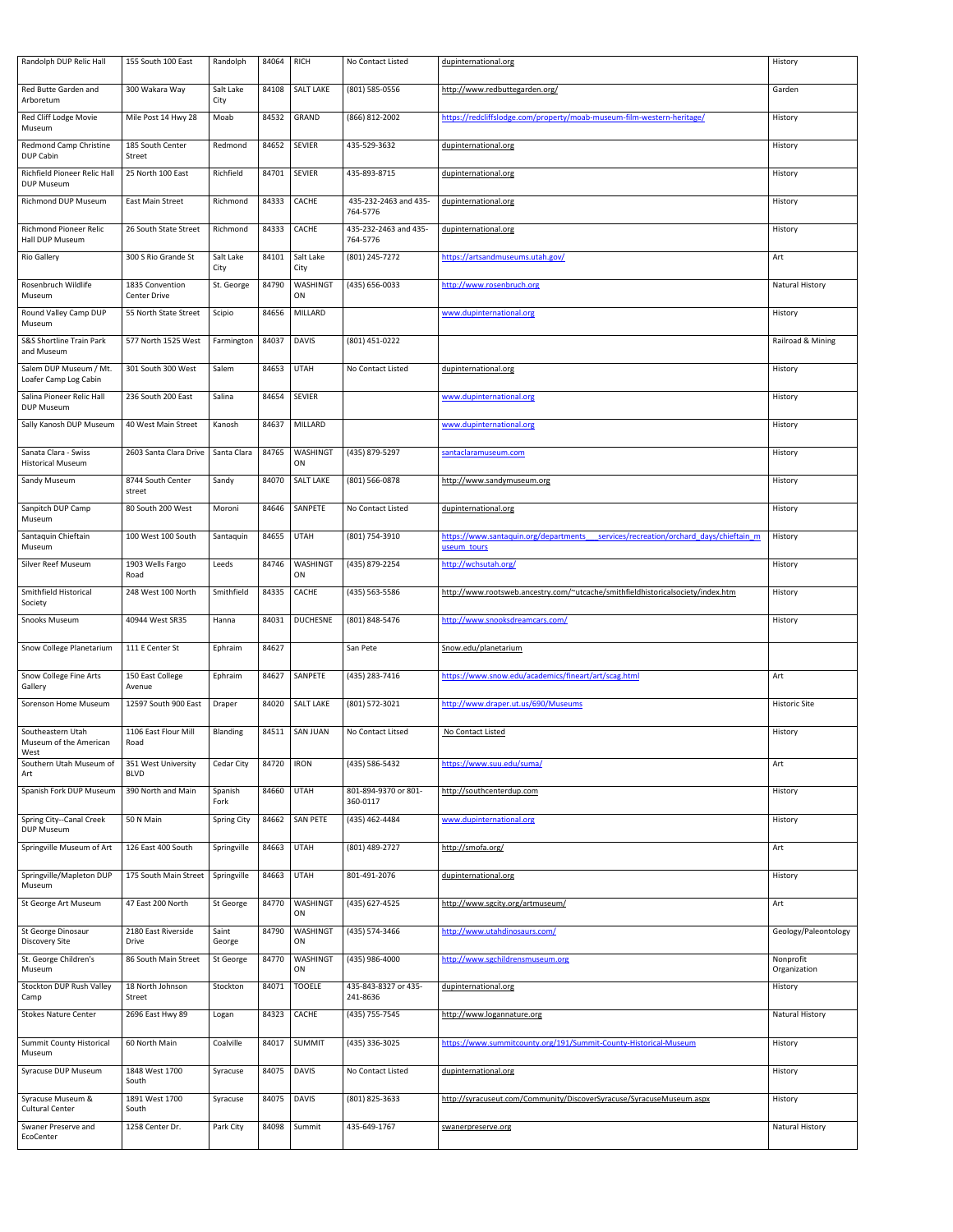| Tabiona-Camp Sacagawea<br>DUP Cabin                                            | 37700 West 3750<br>North           | Tabiona           | 84072 | <b>DUCHESNE</b>       | 435-722-3138.                    | dupinternational.org                                                             | History                                |
|--------------------------------------------------------------------------------|------------------------------------|-------------------|-------|-----------------------|----------------------------------|----------------------------------------------------------------------------------|----------------------------------------|
| <b>Taylorsville Bennion</b><br>Heritage Center                                 | 1488 West 4800<br>South            | Taylorsville      | 84123 | <b>SALT LAKE</b>      | (801) 281-0631                   | http://www.taylorsvilleut.gov/index.php?module=ibcms&fxn=visitors.heritagecenter | History                                |
| <b>Teasdale DUP Museum</b>                                                     | 480 East 100 North                 | Teasdale          | 84773 | WAYNE                 | (435) 836-2406                   | www.dupinternational.org                                                         | History                                |
| <b>Territorial Statehouse Park</b><br>Museum                                   | 50 West Capitol<br>Avenue          | Fillmore          | 84631 | MILLARD               | (435) 743-5316                   | http://stateparks.utah.gov/parks/territorial-statehouse/                         | History                                |
| Thanksgiving Point                                                             | 3003 North<br>Thanksgiving Way     | Lehi              | 84043 | <b>UTAH</b>           | (801) 768-7426                   | http://www.thanksgivingpoint.org                                                 | Non-profit Multi<br>venue complex      |
| The Dinosaur Museum                                                            | 754 South 200 West                 | Blanding          | 84511 | <b>SAN JUAN</b>       | 435-678-3454                     | http://dinosaur-museum.org/                                                      | Paleontology                           |
| This Is The Place Heritage<br>Park Museum                                      | 2601 East Sunnyside<br>Avenue      | Salt Lake<br>City | 84108 | <b>SALT LAKE</b>      | (801) 582-1847                   | http://www.thisistheplace.org                                                    | History                                |
| The Whitaker                                                                   | 168 North Main Street              | Centerville       | 84014 | <b>DAVIS</b>          | (801) 335-8843                   | http://www.centervilleut.net/parks.museum.html                                   | History                                |
| <b>Maynard Dixon Legacy</b><br>Museum (Thunderbird<br>Foundation for the Arts) | Hwy 89 - Mile Marker<br>84         | Mt Carmel         | 84755 | <b>KANE</b>           | (435) 648-2653                   | http://www.thunderbirdfoundation.com                                             | Arts Center                            |
| <b>Tintic Mining Museum</b>                                                    | 241 West Main Street               | Eureka            | 84628 | <b>JUAB</b>           | (435) 433-2054                   | http://www.utahoutdooractivities.com/eurekamuseum.html                           | Mining                                 |
| <b>Tooele Pioneer Museum</b>                                                   | 47 East Vine Street                | Tooele            | 84074 | <b>TOOELE</b>         | 435-843-0771 or 435-<br>882-3168 | http://www.tooelepioneermuseum.org                                               | History                                |
| <b>Tooele Valley Museum</b>                                                    | 35 N Broadway St                   | Tooele            | 84074 | <b>TOOELE</b>         | (435) 882-2836                   | https://tooelevalleymuseum.com/                                                  | History &<br>Anthropology              |
| <b>Topaz Museum</b>                                                            | 55 West Main Street                | Delta             |       | 84624 MILLARD         | (435) 864-2514                   | http://www.topazmuseum.org                                                       | History                                |
| <b>Torrey DUP Museum</b>                                                       | 49 East Main Street                | Torrey            | 84775 | WAYNE                 | No Contact listed                | dupinternational.org                                                             | History                                |
| <b>Tracy Aviary</b>                                                            | 589 East 1300 South                | Salt Lake<br>City | 84104 | <b>SALT LAKE</b>      | (801) 596-8500                   | http://tracyaviary.org/                                                          | Zoological                             |
| Treehouse Children's<br>Museum                                                 | 347 East 22nd Street               | Ogden             | 84401 | WEBER                 | (801) 394-9663                   | http://www.treehousemuseum.org                                                   | Childrens                              |
| Uintah County DUP<br>Museum                                                    | 172 south 500 west                 | Vernal            | 84078 | <b>UINTAH</b>         | (435) 789-0352                   | dupinternational.org                                                             | History                                |
| <b>Uintah County Heritage</b><br>Museum                                        | 155 East Main Street               | Vernal            | 84078 | <b>UINTAH</b>         | (435) 789-7399                   | http://www.uintahmuseum.org/                                                     | History                                |
| <b>Utah State University</b><br>Eastern Prehistoric                            | 155 East Main Street               | Price             | 84501 | CARBON                | (435) 613-5065                   | usueastern.edu/museum/                                                           | Archaeology, Paleontol<br>ogy          |
| Museum<br>Utah Ethnic & Mining                                                 | 9056 W Magna Main                  | Magna             | 84044 | <b>SALT LAKE</b>      | No Contact Listed                | https://m.facebook.com/EthnicMiningMuseumOfMagna/                                | Nonprofit                              |
|                                                                                |                                    |                   |       |                       |                                  |                                                                                  |                                        |
| Museum of Magna<br>Utah Field House of                                         | St<br>496 East Main Street         | Vernal            | 84078 | <b>UINTAH</b>         | (435) 789-3799                   | http://stateparks.utah.gov/parks/utah-field-house/                               | Organization<br><b>Natural History</b> |
| Natural History State Park<br>Museum<br>Utah Museum of<br>Contemporary Art     | 20 South West<br>Temple            | Salt Lake<br>City | 84101 | <b>SALT LAKE</b>      | (801) 328-4201                   | http://www.utahmoca.org                                                          | Art                                    |
| Utah Museum of Fine Arts                                                       | 410 Campus Center                  | Salt Lake         |       | 84112   SALT LAKE     | (801) 581-5163                   | http://www.umfa.utah.edu                                                         | Art                                    |
| Utah State Hospital                                                            | <b>Drive</b><br>1300 East Center   | City<br>Provo     | 84606 | <b>UTAH</b>           | (801) 344-4400                   | http://www.ush.utah.gov/historical museum.html                                   | History                                |
| <b>Historical Museum</b><br><b>Utah State University</b>                       | Street<br>725 South Sego Lily      | Kaysville         | 84037 | DAVIS                 | (801) 593-8969                   | https://www.usubotanicalcenter.org/                                              | <b>Botanical Garden</b>                |
| <b>Botanical Center</b><br><b>Utah State University</b>                        | Drive<br>730 Old Main Hill         | Logan             | 84321 | CACHE                 | (435) 797-7545                   | http://www.usu.edu/anthro/museum/                                                | Anthropology                           |
| Museum of Anthropology<br>Utah Windmill Museum                                 | 987 South River Road               | St George         | 84790 | <b>WASHINGT</b><br>ON | (435) 673-9011                   | no website                                                                       | History                                |
| Utah Wing of the                                                               | 2265 W Airport Rd                  | <b>Heber City</b> | 84032 | <b>WASATCH</b>        | (435) 709-7269                   | https://www.cafutahwing.org/                                                     | Military                               |
| <b>Commemorative Air Force</b><br>Utah's Hogle Zoo                             | 2600 Sunnyside<br>Avenue           | Salt Lake<br>City | 84108 | <b>SALT LAKE</b>      | (801) 584-1700                   | https://www.hoglezoo.org                                                         | Zoological                             |
| UVU Woodbury Art                                                               | 575 University                     | Orem              | 84097 | <b>UTAH</b>           | (801) 863-4200                   | http://www.uvu.edu/museum                                                        | Art                                    |
| Museum<br>Vernal DUP Museum                                                    | Parkway #250<br>186 South 500 West | Vernal            | 84078 | <b>UINTAH</b>         | 435-654-1328                     | dupinternational.org                                                             | History                                |
| Wagon Land Adventure<br>Foundation                                             | 8750 West 11200<br>North           | Tremonton         | 84337 | <b>BOX ELDER</b>      | (435) 279-6422                   | http://wagonlandadventure.com                                                    | History                                |
| Wasatch Academy: Liberal<br>Hall Museum                                        | 67 West Main Street                | Mt<br>Pleasant    | 84647 | SANPETE               | (435) 462-0415                   | http://wasatchacademymuseum.org                                                  | Museum                                 |
| <b>Wasatch County DUP</b>                                                      | 188 South Main Street              | <b>Heber City</b> | 84032 | <b>WASATCH</b>        | 435-654-1328                     | http://www.dupinternational.org/dyn_page.php?pageID=99                           | History                                |
| <b>Wasatch Mountain State</b><br>Park Museum                                   | 1281 Warm Springs<br><b>Drive</b>  | Midway            | 84049 | <b>WASATCH</b>        | (435) 654-1791                   | https://stateparks.utah.gov/parks/wasatch-mountain/                              | History                                |
| <b>Washington City Historical</b><br><b>Society Museum</b>                     | 2651 Washington<br>Fields Road     | Washingto<br>n    | 84780 | <b>WASHINGT</b><br>ON | (435) 275-7409                   | http://wchsutah.org/                                                             | History                                |
| Old Pioneer Courthouse                                                         | 97 East St George<br>Boulevard     | St George         | 84770 | <b>WASHINGT</b><br>ON | 435-632-1215                     | wchsutah.org                                                                     |                                        |
| Wayne Company/Camp<br>Mauna Loa DUP Museum                                     | 14 South 100 West                  | Loa               | 84747 | WAYNE                 | 435-836-3600                     | http://www.dupinternational.org/dyn_page.php?pageID=99                           | <b>Historical Society</b>              |